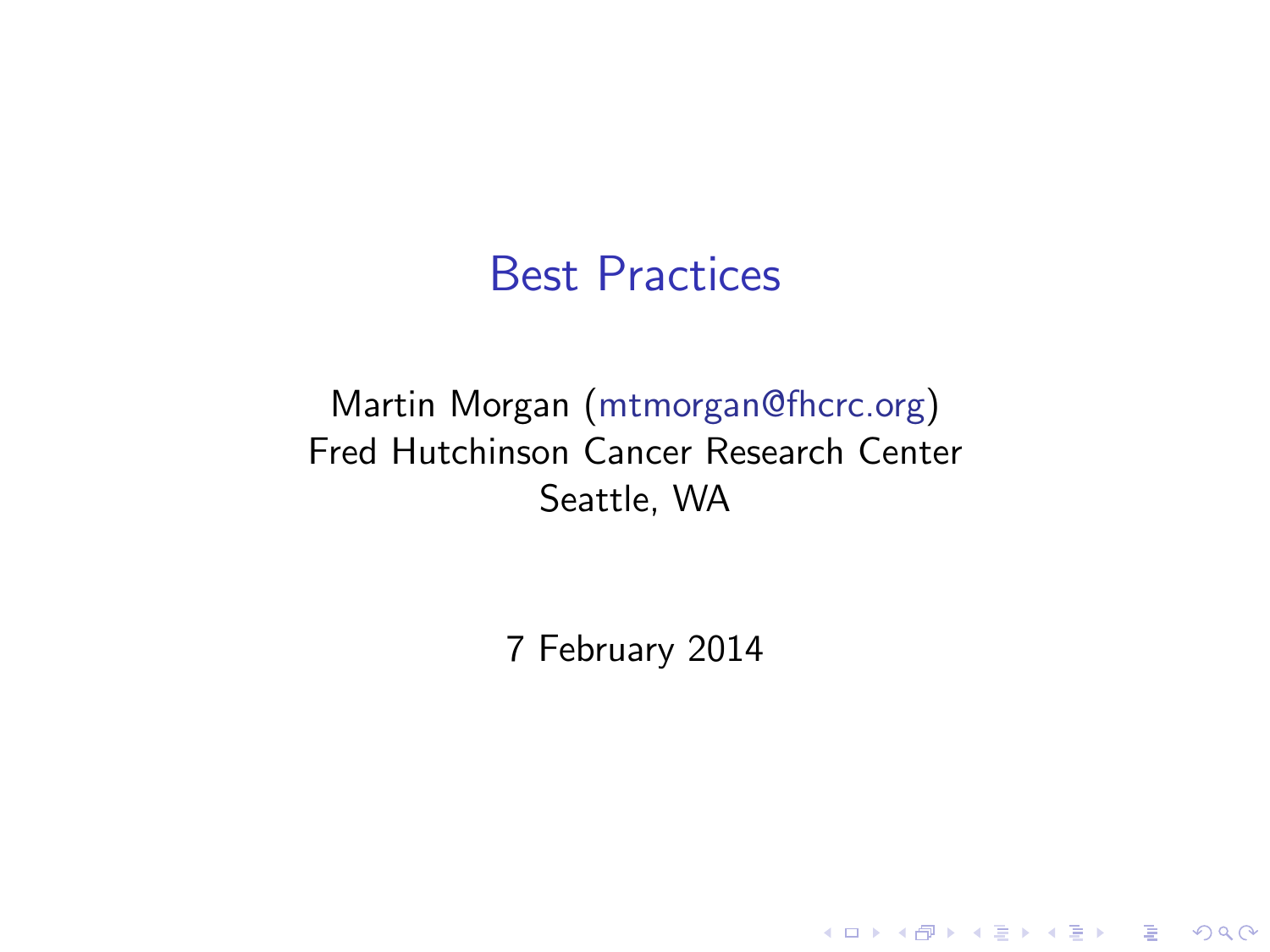## Best practices

- 1. Write organized, consistent R code
- 2. Use version control
- 3. Document functions
- 4. Write tests
- 5. Write vignettes
- 6. Create a package (!)
- 7. What about Rstudio? Makes this easy!

Example: utilities for working with *GRanges*, e.g., isSimpleVariant. See

system.file(package="SummerX", "GRangesUtilities.tar.gz")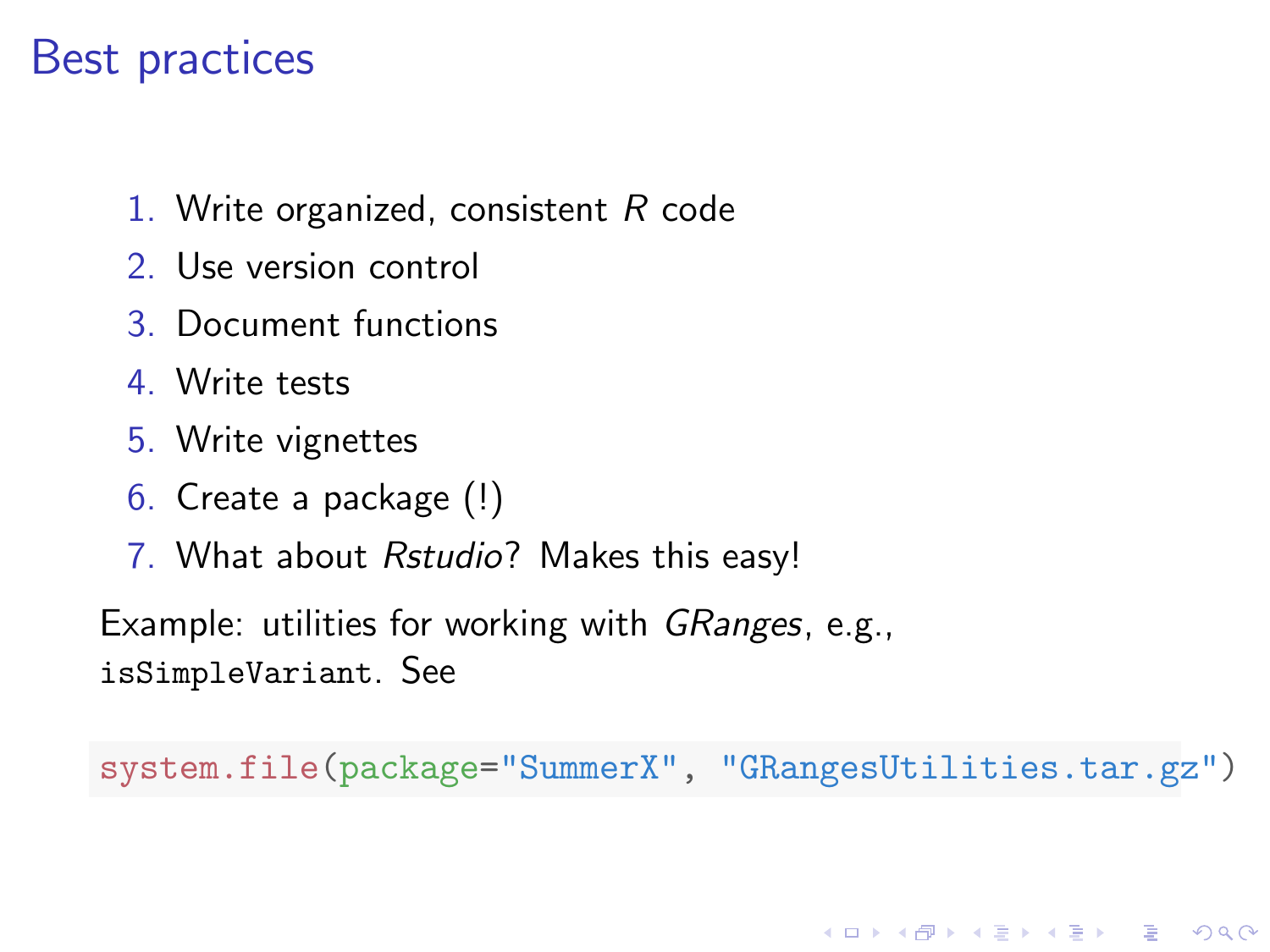## Writing organized, consistent R code

- Organize frequently used commands into not-too-complicated functions
- $\blacktriangleright$  Adopt consistent [coding conventions](http://bioconductor.org/developers/how-to/coding-style/)
	- $\blacktriangleright$  Function and variable names
	- $\blacktriangleright$  Indentation
	- $\blacktriangleright$  Line lengths
	- $\blacktriangleright$  ...
- $\triangleright$  Organize functions into files, e.g., one-function-per-file

|-- GRangesUtilities |-- R |-- isSimpleVariant.R |-- stickFigure.R |-- vignettes |-- UsingGRangesUtilities.Rmd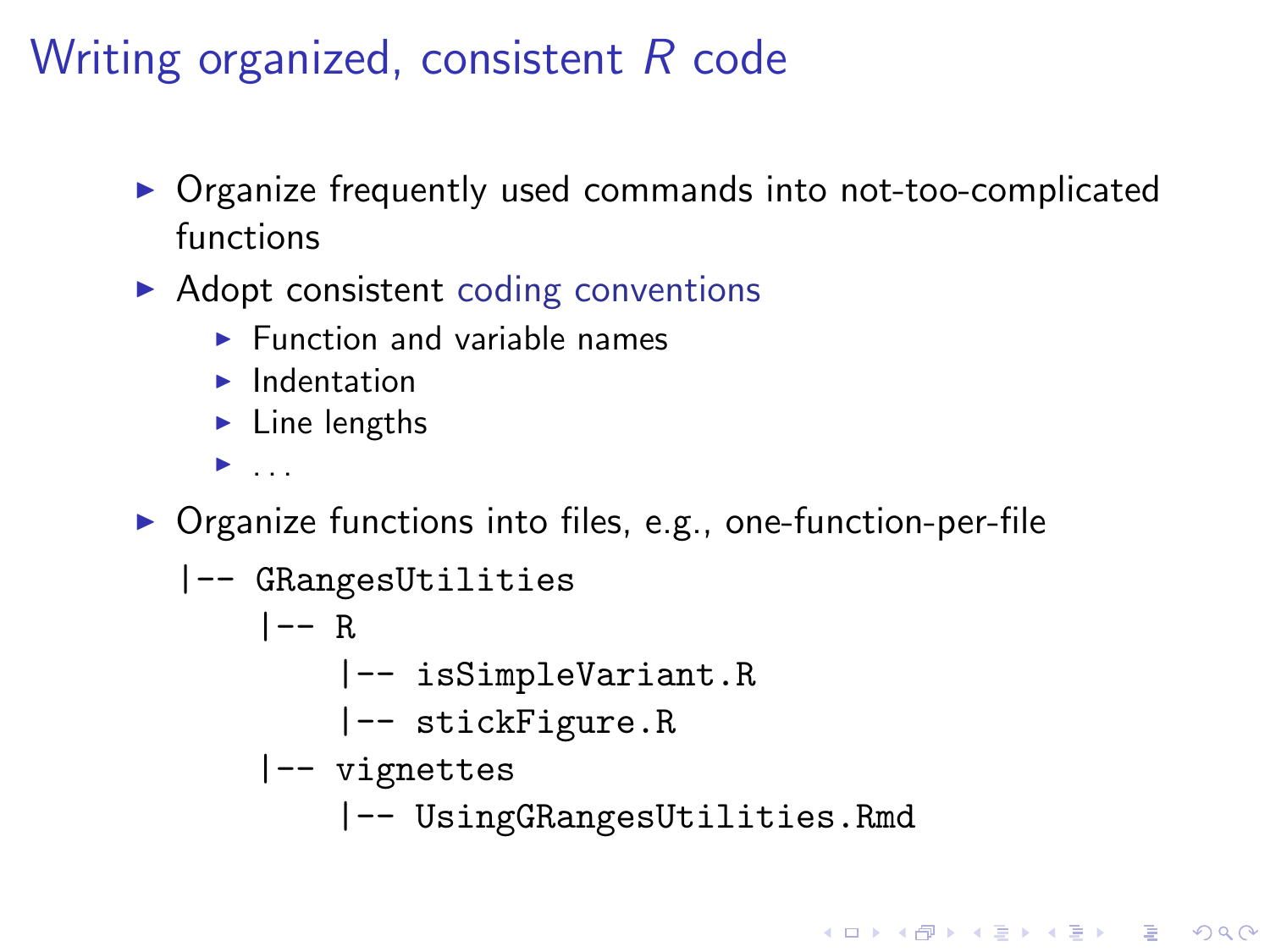## Using version control

 $\blacktriangleright$  Easily keep track of changes as your documents develop, without using confusing file-naming or other conventions.

Software

- $\rightarrow$  git modern, flexible, easy to use locally (no server required)
- $\triangleright$  subversion (svn) used by Bioconductor, requires central server

Sharing with others

- $\triangleright$  Use [github,](http://github.com) or...
- Get your IT guys to set up a git or svn server for your group's use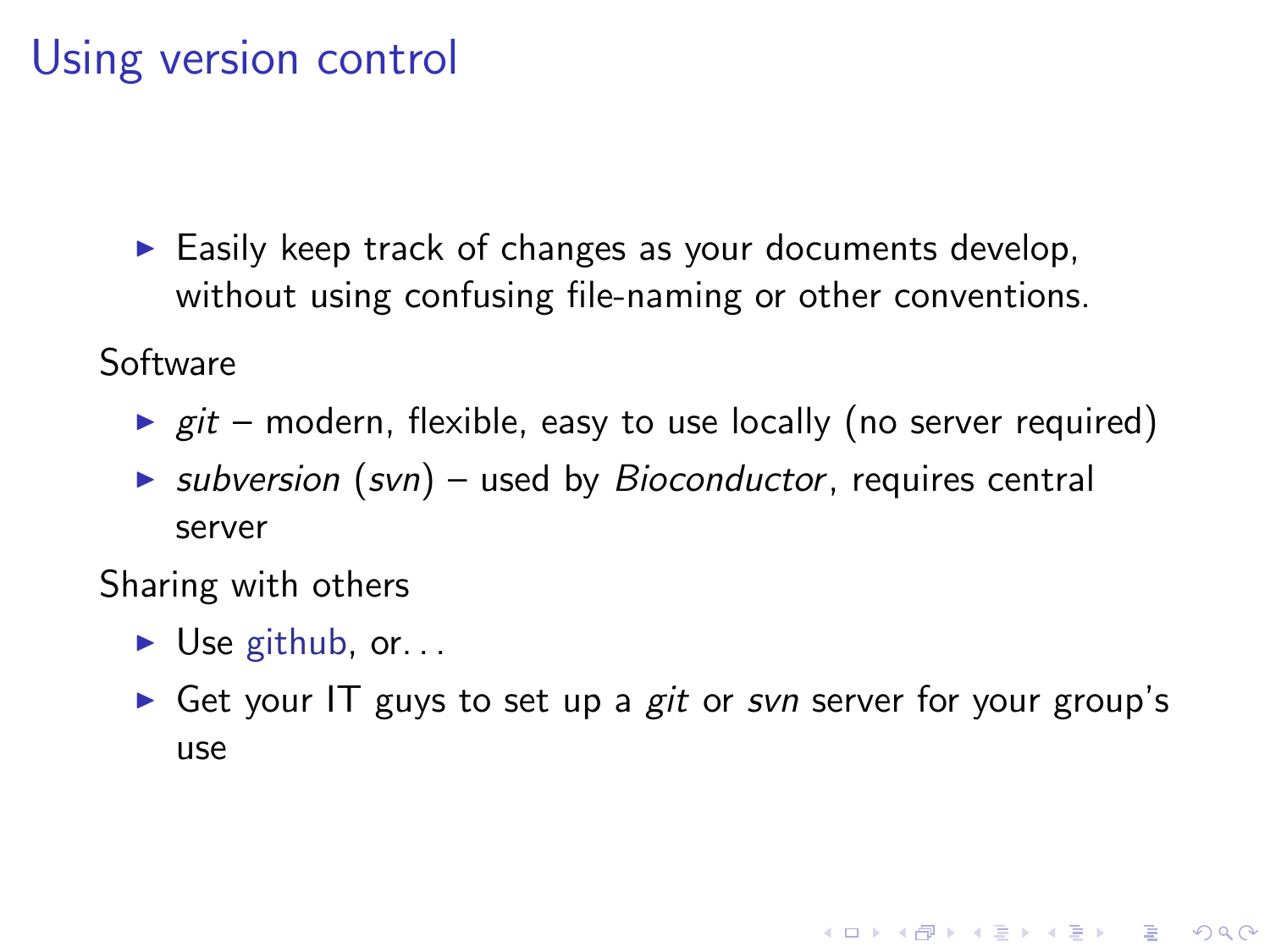# Using version control –  $git$

 $\triangleright$  Change into the directory where you've started your project

KELK KØLK VELKEN EL 1990

- \$ cd GRangesUtilities
- Initialize a git repository and check the status
	- \$ git init
	- \$ git status
- $\triangleright$  Create / edit files, directories...; track in git
	- \$ git add R/isSimpleVariant.R
	- \$ git status
- $\blacktriangleright$  Commit the changes
	- \$ git commit
- $\triangleright$  See the commit log
	- \$ git log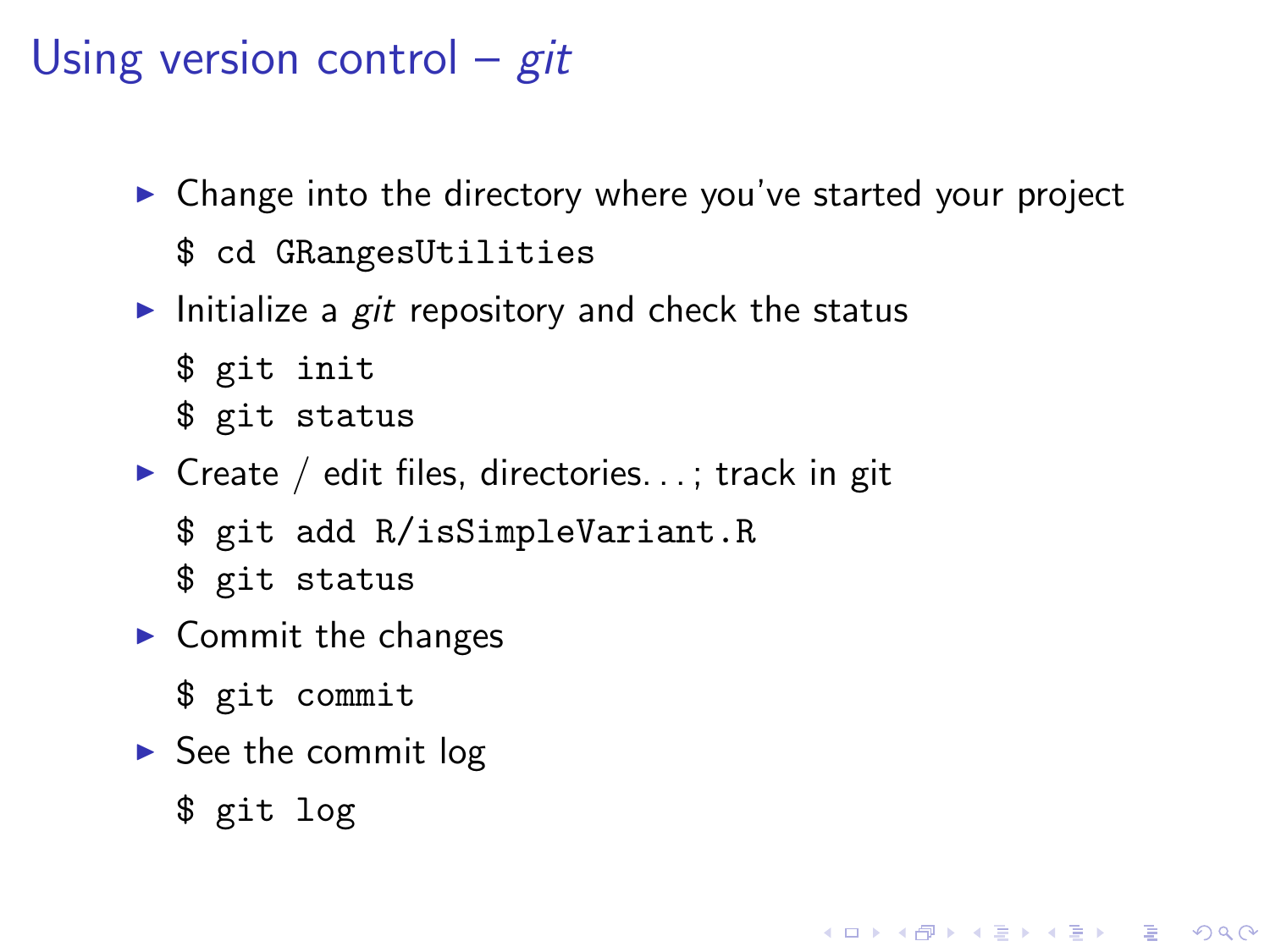## Document functions

- $\blacktriangleright$  Purpose: document how to use function
- $\triangleright$  man directory with 'Rd' files, organized like R files, e.g., isSimpleVariant.Rd
- Alternative: use  $roxygen2$  package to add 'annotations', e.g., to R code.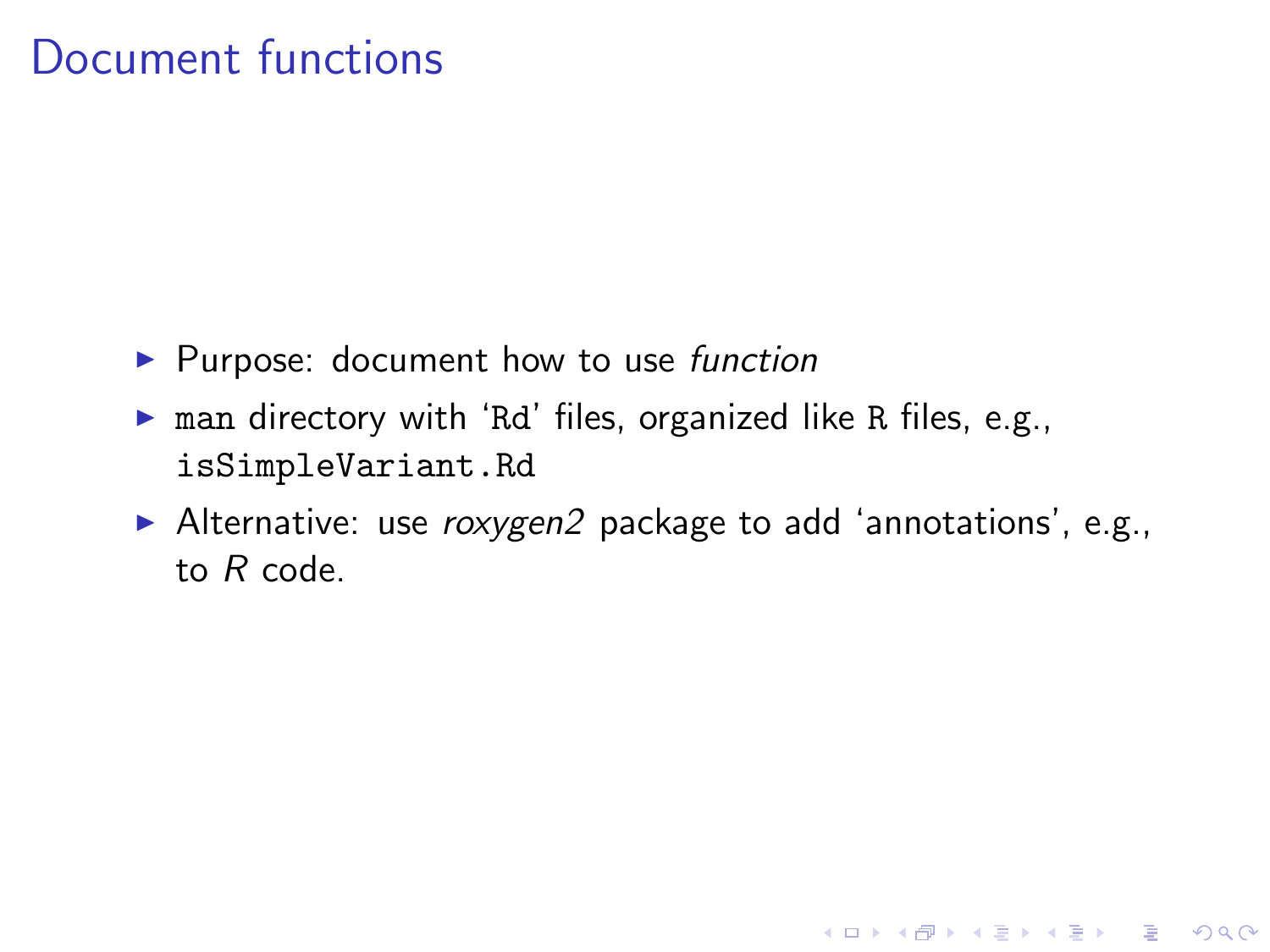## Write tests

#### [Unit tests](http://bioconductor.org/developers/how-to/unitTesting-guidelines/)

- $\triangleright$  Short tests of specific parts of each function, implemented in a tests directory
- $\blacktriangleright$  testthat framework
- $\triangleright$  RUnit framework, used in Bioconductor
- Test-driven development
	- $\triangleright$  Write unit tests that describe expected functionality before implementing the code.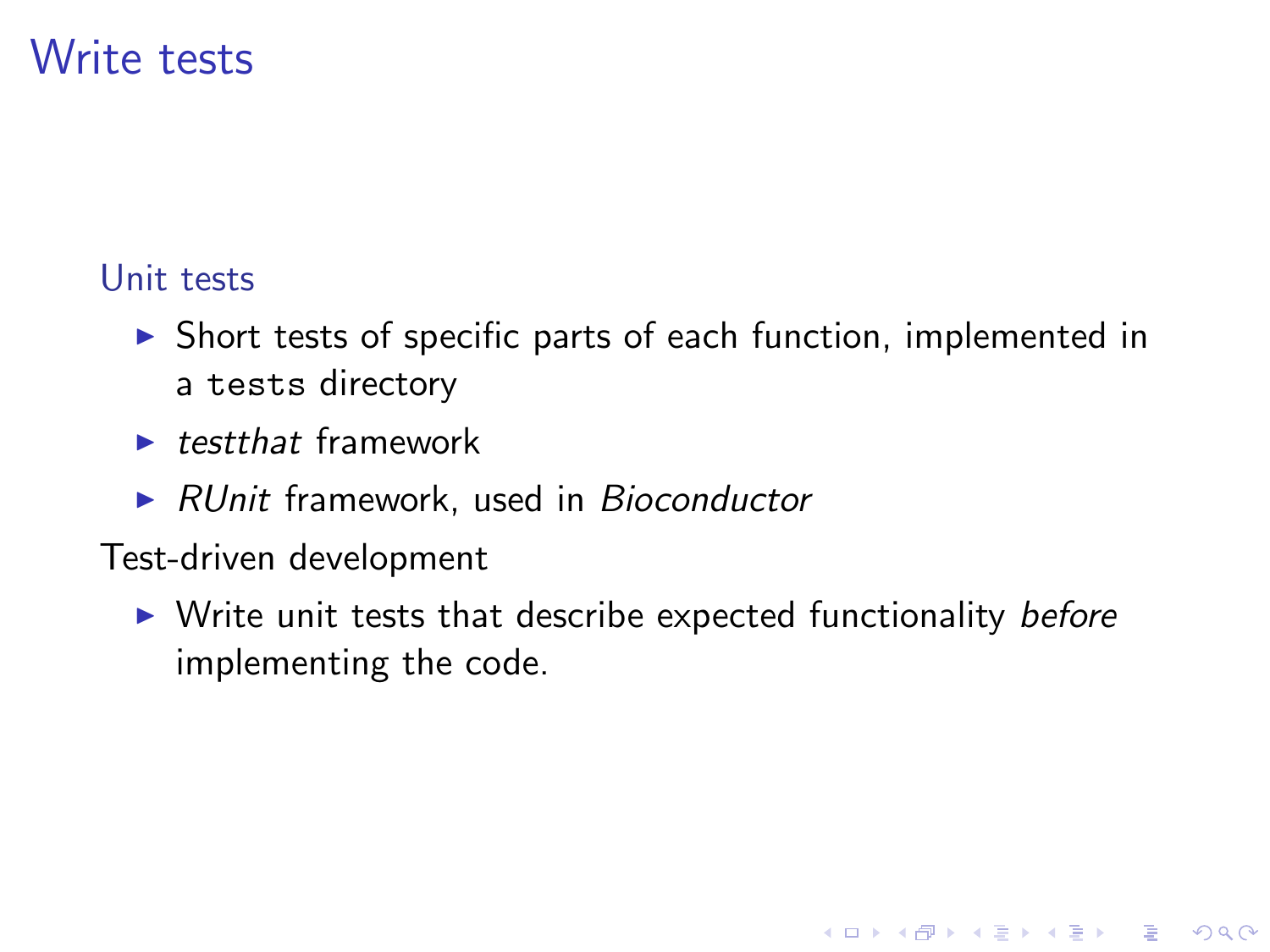## Write vignettes

Why?

- $\blacktriangleright$  Purpose: document how to use several functions in an integrated way
- $\blacktriangleright$  'Literate' programming: Text, figures, tables surrounding R script

H<sub>ow</sub>?

- $\triangleright$  Write documents in a directory vignettes
- Rmd: 'markdown' and  $R$  easy
- **Fig. 2** Rnw: 'Sweave' combines LAT<sub>F</sub>X and R to produce PDF documents – flexible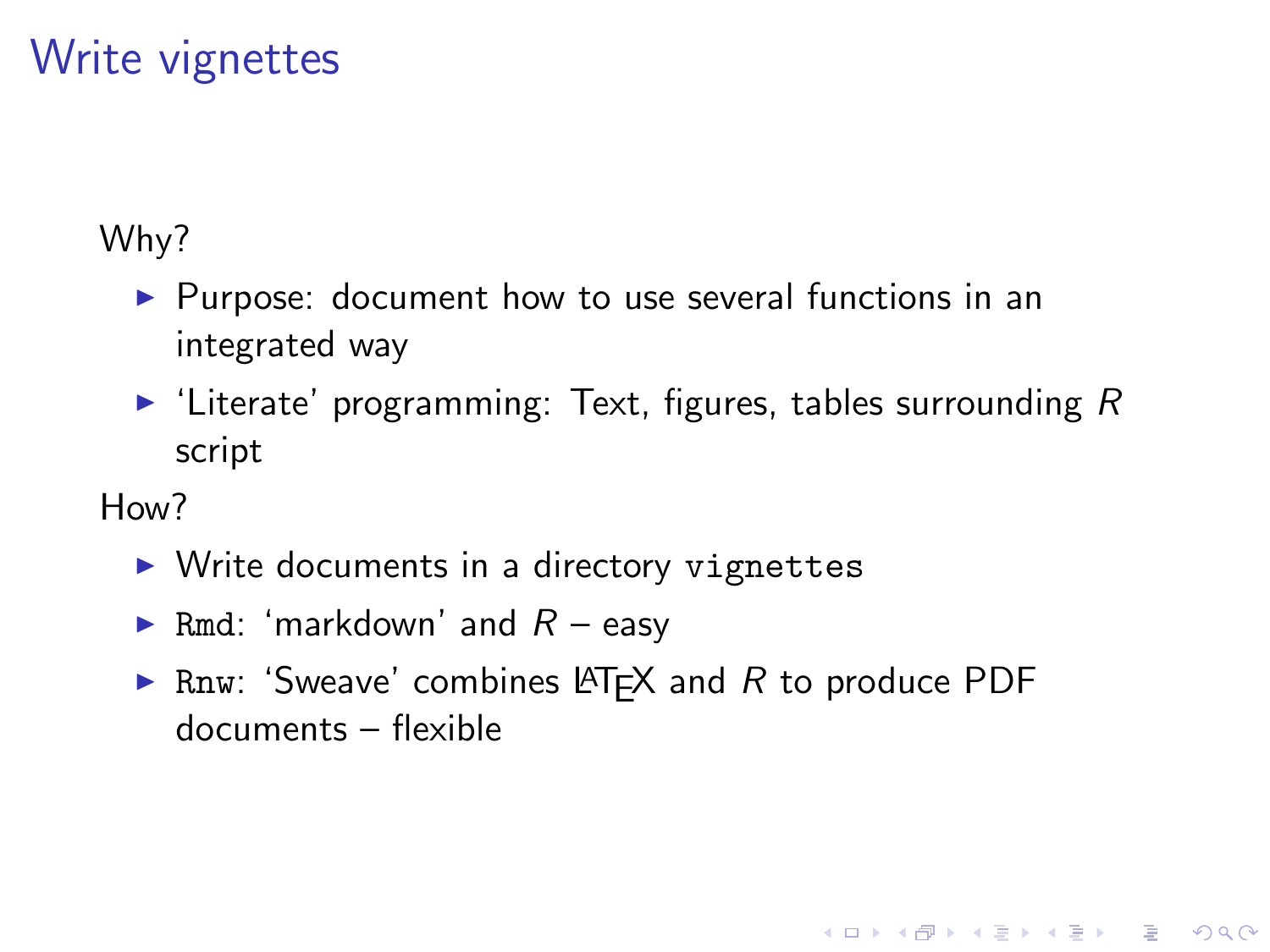## Create a package

- $\triangleright$  Why? Easy to re-use, share with others (e.g., lab members)
- $\blacktriangleright$  How? RShowDoc("R-exts")

From what we've already done. . .

 $\blacktriangleright$  Add a DESCRIPTION file

 $\triangleright$  Arrange for tests to be run when the package is checked Additional (optional) steps

- $\blacktriangleright$  data directory of R data objects
- inst/script of R scripts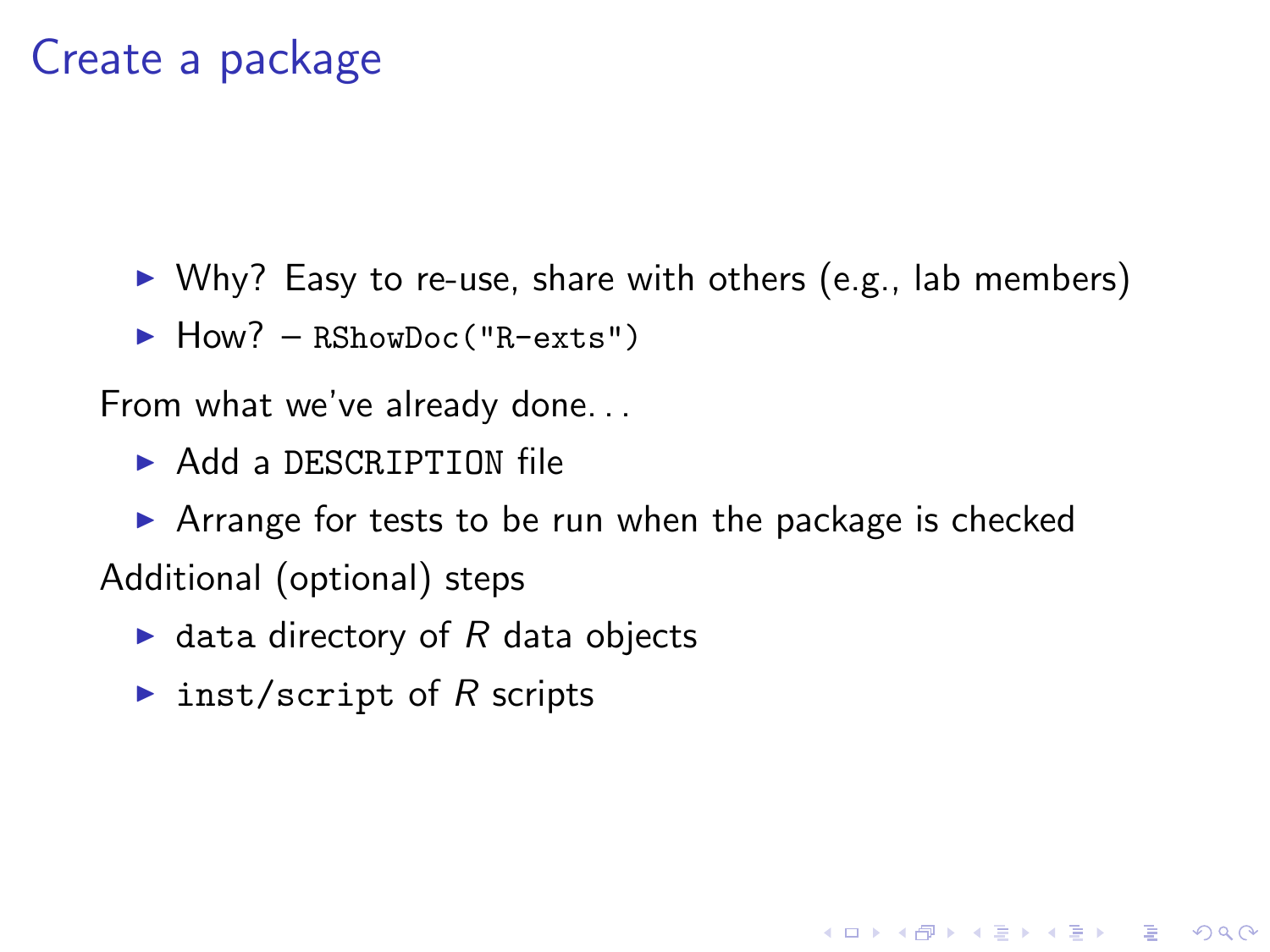Making a package available to your colleagues

roxygen2-ize to create NAMESPACE, man pages

\$ R -e "roxygen2::roxygenize('GRangesUtilities')"

Build, check, and install the package

\$ R CMD build GRangesUtilities

- \$ R CMD check GRangesUtilities\_0.0.1.tar.gz
- \$ R CMD INSTALL GRangesUtilities\_0.0.1.tar.gz

Final step within R:

install.package("GRangesUtilities\_0.0.1.tar.gz", repos=NULL)

Windows: create a .zip file for easy installation

\$ R CMD INSTALL --build GRangesUtilities\_0.0.1.tar.gz